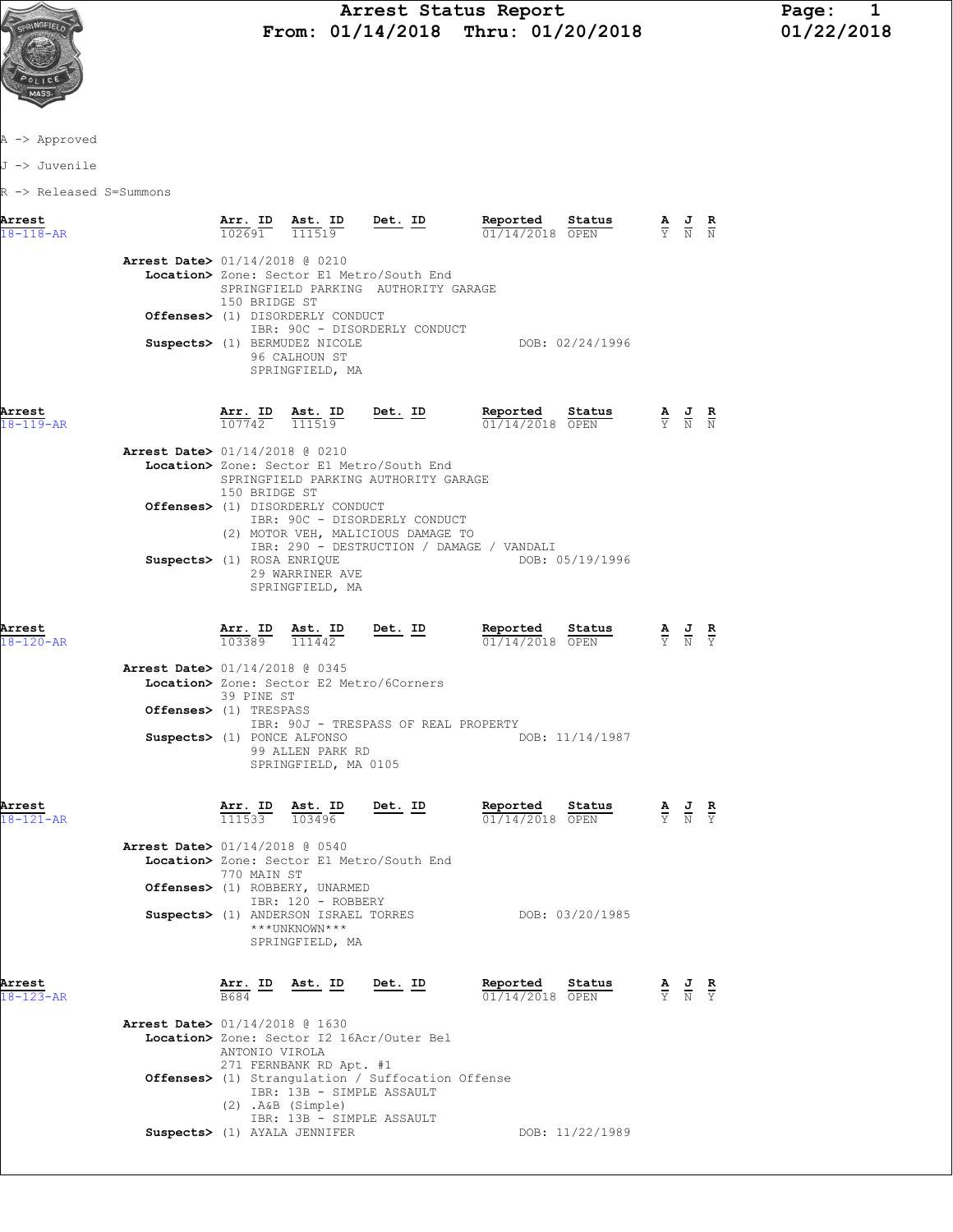| A -> Approved             |                                                          |                   |                                                                                                              |                                                                                                                                                                                                                             |                                                                                                                                                                                                                                                                                                                                       |                 |                                                                                                 |
|---------------------------|----------------------------------------------------------|-------------------|--------------------------------------------------------------------------------------------------------------|-----------------------------------------------------------------------------------------------------------------------------------------------------------------------------------------------------------------------------|---------------------------------------------------------------------------------------------------------------------------------------------------------------------------------------------------------------------------------------------------------------------------------------------------------------------------------------|-----------------|-------------------------------------------------------------------------------------------------|
| J -> Juvenile             |                                                          |                   |                                                                                                              |                                                                                                                                                                                                                             |                                                                                                                                                                                                                                                                                                                                       |                 |                                                                                                 |
| R -> Released S=Summons   |                                                          |                   | 1023 WORCESTER ST<br>SPRINGFIELD, MA 01151                                                                   |                                                                                                                                                                                                                             |                                                                                                                                                                                                                                                                                                                                       |                 |                                                                                                 |
| Arrest<br>$18 - 124 - AR$ |                                                          |                   |                                                                                                              |                                                                                                                                                                                                                             | $\frac{\texttt{Arr. ID}}{100135} \quad \frac{\texttt{Ast. ID}}{109869} \qquad \frac{\texttt{Det. ID}}{\texttt{D}} \qquad \qquad \frac{\texttt{Reported}}{01/14/2018} \quad \frac{\texttt{status}}{\texttt{OPEN}} \qquad \qquad \frac{\texttt{A}}{\texttt{Y}} \quad \frac{\texttt{J}}{\texttt{N}} \quad \frac{\texttt{R}}{\texttt{Y}}$ |                 |                                                                                                 |
|                           | <b>Arrest Date&gt; 01/14/2018 @ 1735</b>                 | JEFFERSON AVE     | 37 EAST ST<br>CHICOPEE, MA 01020                                                                             | Location> Zone: Sector A N. End/Memorial<br>IBR: 90Z - ALL OTHER OFFENSES<br>Suspects> (1) PEREZ ELVIN JAVIER                                                                                                               | <b>Offenses&gt;</b> (1) ARREST WARRANT (DOCKET# 1623CR006376) 1. SUS. LICENSE<br>DOB: 06/24/1970                                                                                                                                                                                                                                      |                 |                                                                                                 |
| Arrest<br>$18 - 127 - AR$ |                                                          |                   |                                                                                                              |                                                                                                                                                                                                                             | <b>Arr. ID</b> Ast. ID Det. ID Reported Status $\frac{0.35300}{0.35300}$ $\frac{0.35300}{0.35300}$<br>01/15/2018 OPEN                                                                                                                                                                                                                 |                 | $\frac{\mathbf{A}}{\mathbf{Y}}$ $\frac{\mathbf{J}}{\mathbf{N}}$ $\frac{\mathbf{R}}{\mathbf{N}}$ |
|                           | <b>Arrest Date&gt; 01/15/2018 @ 0840</b>                 | MAIN ST           | Suspects> (1) TELLIER ROBERT<br>SPRINGFIELD, MA                                                              | Location> Zone: Sector E1 Metro/South End<br>Offenses> (1) DEFAULT WARRANT-WR5350489TC<br>IBR: 90Z - ALL OTHER OFFENSES<br>(2) DEFAULT WARRANT-WR5264753TC<br>IBR: 90Z - ALL OTHER OFFENSES<br>5 FOREST PARK AVE Apt. #3 FL |                                                                                                                                                                                                                                                                                                                                       | DOB: 02/06/1967 |                                                                                                 |
| Arrest<br>$18 - 128 - AR$ |                                                          |                   |                                                                                                              |                                                                                                                                                                                                                             | <b>Arr. ID</b> Ast. ID Det. ID Reported Status 106661 108854 $\frac{10}{108854}$                                                                                                                                                                                                                                                      |                 | $\frac{\mathbf{A}}{\mathbf{Y}}$ $\frac{\mathbf{J}}{\mathbf{N}}$ $\frac{\mathbf{R}}{\mathbf{N}}$ |
|                           | <b>Arrest Date&gt;</b> 01/15/2018 @ 1645                 | 1460 DWIGHT ST    | (2) RESIST ARREST<br>(3) DANGEROUS WEAPON, CARRY<br>Suspects> (1) MORALES HERIBERTO<br>HOMELESS<br>OTHER, UK | Location> Zone: Sector A N. End/Memorial<br>Offenses> (1) DRUG, POSSESS TO DISTRIB CLASS B<br>IBR: 35A - DRUG / NARCOTIC VIOLATIONS<br>IBR: 13B - SIMPLE ASSAULT<br>IBR: 520 - WEAPON LAW VIOLATIONS                        |                                                                                                                                                                                                                                                                                                                                       | DOB: 07/28/1997 |                                                                                                 |
| Arrest<br>$18 - 129 - AR$ |                                                          | Arr. ID<br>103520 |                                                                                                              | Ast. ID Det. ID                                                                                                                                                                                                             | Reported<br>01/15/2018 OPEN                                                                                                                                                                                                                                                                                                           | Status          | $\frac{\mathbf{A}}{\mathbf{Y}}$ $\frac{\mathbf{J}}{\mathbf{N}}$ $\frac{\mathbf{R}}{\mathbf{Y}}$ |
|                           | Arrest Date> 01/15/2018 @ 1735<br>Offenses> (1) SPEEDING | BERKSHIRE ST      |                                                                                                              | Location> Zone: Sector D1 Indian Orchard<br>IBR: 90Z - ALL OTHER OFFENSES<br>IBR: 90Z - ALL OTHER OFFENSES                                                                                                                  | IBR: 99 - TRAFFIC, TOWN BY-LAW OFFENSES<br>(2) LICENSE REVOKED AS HTO, OPERATE MV WITH<br>IBR: 99 - TRAFFIC, TOWN BY-LAW OFFENSES<br>(3) ARREST WARRANT 1623CR003078 CH90 OFFENSES<br>(4) ARREST WARRANT 1723CR001980 CH 90 OFFENSES                                                                                                  |                 |                                                                                                 |
|                           |                                                          |                   | Suspects> (1) ECHEVARRIA MANUEL                                                                              | IBR: 90Z - ALL OTHER OFFENSES                                                                                                                                                                                               | (5) ARREST WARRANT 1743CR000578 CH 90 OFFENSES                                                                                                                                                                                                                                                                                        | DOB: 12/06/1977 |                                                                                                 |

HOMELESS

SPRINGFIELD, MA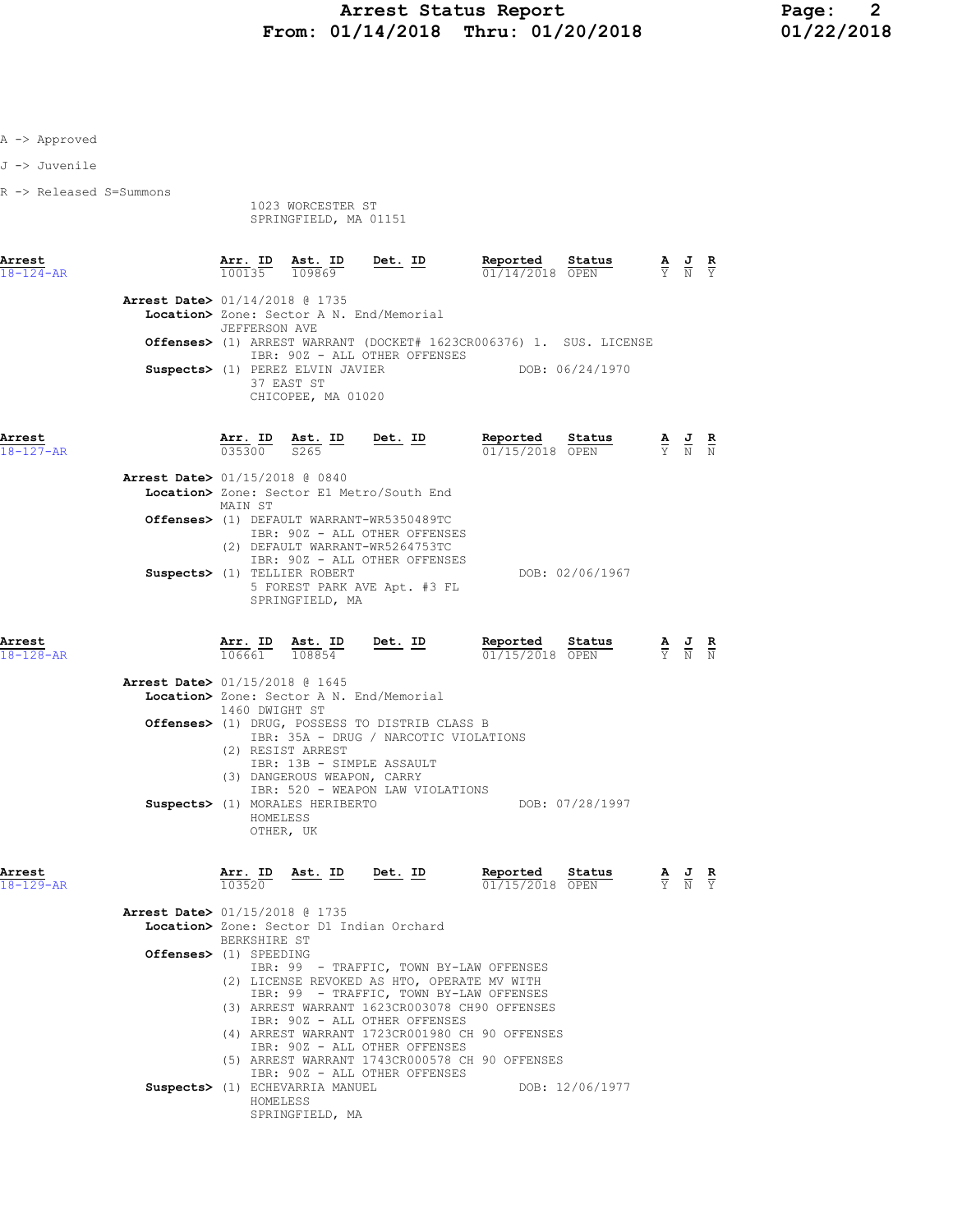J -> Juvenile

R -> Released S=Summons

| <b>Arrest Date&gt; 01/15/2018 @ 1807</b> |                                |                                                                         |                                                                                                                            |                                                                                                                                                 |                 |                                                                                                 | $\frac{\mathbf{A}}{\mathbf{Y}}$ $\frac{\mathbf{J}}{\mathbf{N}}$ $\frac{\mathbf{R}}{\mathbf{Y}}$ |
|------------------------------------------|--------------------------------|-------------------------------------------------------------------------|----------------------------------------------------------------------------------------------------------------------------|-------------------------------------------------------------------------------------------------------------------------------------------------|-----------------|-------------------------------------------------------------------------------------------------|-------------------------------------------------------------------------------------------------|
|                                          | 157 GOODWIN ST                 |                                                                         | Location> Zone: Sector D2 Indian Orchard<br>Offenses> (1) ARREST WARRANT (1723CR001648)<br>IBR: 90Z - ALL OTHER OFFENSES   |                                                                                                                                                 | DOB: 03/20/1980 |                                                                                                 |                                                                                                 |
|                                          | Suspects> (1) RIBEIRO JAMES    | 157 GOODWIN ST<br>SPRINGFIELD, MA                                       |                                                                                                                            |                                                                                                                                                 |                 |                                                                                                 |                                                                                                 |
| Arrest<br>18-132-AR                      | $\frac{\texttt{Arr.}}{112494}$ | $\frac{\texttt{Ast.}}{108864}$                                          | <u>Det.</u> ID                                                                                                             | Reported<br>01/16/2018 OPEN                                                                                                                     | Status          | $\frac{\mathbf{A}}{\mathbf{Y}}$ $\frac{\mathbf{J}}{\mathbf{N}}$ $\frac{\mathbf{R}}{\mathbf{N}}$ |                                                                                                 |
| <b>Arrest Date&gt;</b> 01/16/2018 @ 0229 | STATE ST                       | Location> Zone: Sector F1 McKnight/Bay                                  |                                                                                                                            |                                                                                                                                                 |                 |                                                                                                 |                                                                                                 |
|                                          | Offenses> (1) SPEEDING         |                                                                         | (2) NEGLIGENT OPERATION OF MOTOR VEHICLE                                                                                   | IBR: 99 - TRAFFIC, TOWN BY-LAW OFFENSES<br>IBR: 99 - TRAFFIC, TOWN BY-LAW OFFENSES                                                              |                 |                                                                                                 |                                                                                                 |
|                                          | Suspects> (1) BROWN KENNETH    | (3) DRUG, POSSESS CLASS B<br>254 CENTRE ST Apt. #2FL<br>SPRINGFIELD, MA | IBR: 35A - DRUG / NARCOTIC VIOLATIONS                                                                                      |                                                                                                                                                 | DOB: 01/07/1991 |                                                                                                 |                                                                                                 |
| Arrest<br>$18 - 133 - AR$                | $\frac{\text{Arr.}}{111527}$   |                                                                         |                                                                                                                            | $\underbrace{\textbf{Ast. ID}}_{112495} \qquad \underline{\textbf{Det. ID}}_{01/16/2018} \qquad \underbrace{\textbf{Reported}}_{\textbf{OPTN}}$ |                 | $\frac{\mathbf{A}}{\mathbf{Y}}$ $\frac{\mathbf{J}}{\mathbf{N}}$                                 | $\frac{R}{Y}$                                                                                   |
| Arrest Date> 01/16/2018 @ 0512           |                                |                                                                         |                                                                                                                            |                                                                                                                                                 |                 |                                                                                                 |                                                                                                 |
|                                          | 16 ST JAMES AVE                | Location> Zone: Sector F1 McKnight/Bay                                  |                                                                                                                            |                                                                                                                                                 |                 |                                                                                                 |                                                                                                 |
|                                          |                                | <b>Offenses&gt;</b> (1) STOP FOR POLICE, FAIL                           |                                                                                                                            |                                                                                                                                                 |                 |                                                                                                 |                                                                                                 |
|                                          |                                |                                                                         |                                                                                                                            | IBR: 99 - TRAFFIC, TOWN BY-LAW OFFENSES<br>(2) LICENSE REVOKED AS HTO, OPERATE MV WITH                                                          |                 |                                                                                                 |                                                                                                 |
|                                          |                                |                                                                         | IBR: 90G - LIQUOR LAW VIOLATIONS                                                                                           | IBR: 99 - TRAFFIC, TOWN BY-LAW OFFENSES<br>(3) ALCOHOL IN MV, POSSESS OPEN CONTAINER OF                                                         |                 |                                                                                                 |                                                                                                 |
|                                          |                                |                                                                         | IBR: 90G - LIQUOR LAW VIOLATIONS                                                                                           | (4) ALCOHOL IN MV, POSSESS OPEN CONTAINER OF                                                                                                    |                 |                                                                                                 |                                                                                                 |
|                                          |                                |                                                                         | (5) RECEIVE STOLEN PROPERTY +\$250<br>IBR: 280 - STOLEN PROPERTY OFFENSES<br>(6) BURGLARIOUS INSTRUMENT, POSSESS           |                                                                                                                                                 |                 |                                                                                                 |                                                                                                 |
|                                          |                                |                                                                         | IBR: 90Z - ALL OTHER OFFENSES<br>(7) RECKLESS OPERATION OF MOTOR VEHICLE                                                   |                                                                                                                                                 |                 |                                                                                                 |                                                                                                 |
|                                          |                                | (8) LOAD UNSECURED/UNCOVERED                                            |                                                                                                                            | IBR: 99 - TRAFFIC, TOWN BY-LAW OFFENSES                                                                                                         |                 |                                                                                                 |                                                                                                 |
|                                          | Suspects> (1) SUAREZ LUIS      | 25 OZARK ST                                                             |                                                                                                                            | IBR: 99 - TRAFFIC, TOWN BY-LAW OFFENSES                                                                                                         | DOB: 09/07/1989 |                                                                                                 |                                                                                                 |
| Arrest                                   | Arr. ID                        | SPRINGFIELD, MA 01108<br>Ast. ID                                        | Det. ID                                                                                                                    | Reported                                                                                                                                        | Status          |                                                                                                 |                                                                                                 |
| $18 - 134 - AR$                          | 111527                         | 112495                                                                  |                                                                                                                            | 01/16/2018 OPEN                                                                                                                                 |                 | $\frac{\mathbf{A}}{\mathbf{Y}}$ $\frac{\mathbf{J}}{\mathbf{N}}$ $\frac{\mathbf{R}}{\mathbf{Y}}$ |                                                                                                 |
| Arrest Date> 01/16/2018 @ 0513           |                                |                                                                         |                                                                                                                            |                                                                                                                                                 |                 |                                                                                                 |                                                                                                 |
|                                          | ST JAMES AVE                   | Location> Zone: Sector F1 McKnight/Bay                                  |                                                                                                                            |                                                                                                                                                 |                 |                                                                                                 |                                                                                                 |
|                                          |                                | IBR: 90Z - ALL OTHER OFFENSES                                           | Offenses> (1) RECEIVE STOLEN PROPERTY +\$250<br>IBR: 280 - STOLEN PROPERTY OFFENSES<br>(2) BURGLARIOUS INSTRUMENT, POSSESS |                                                                                                                                                 |                 |                                                                                                 |                                                                                                 |

Suspects> (1) LOPEZ-SERRANO BARBARA DOB: 01/01/1983 52 HIGH ST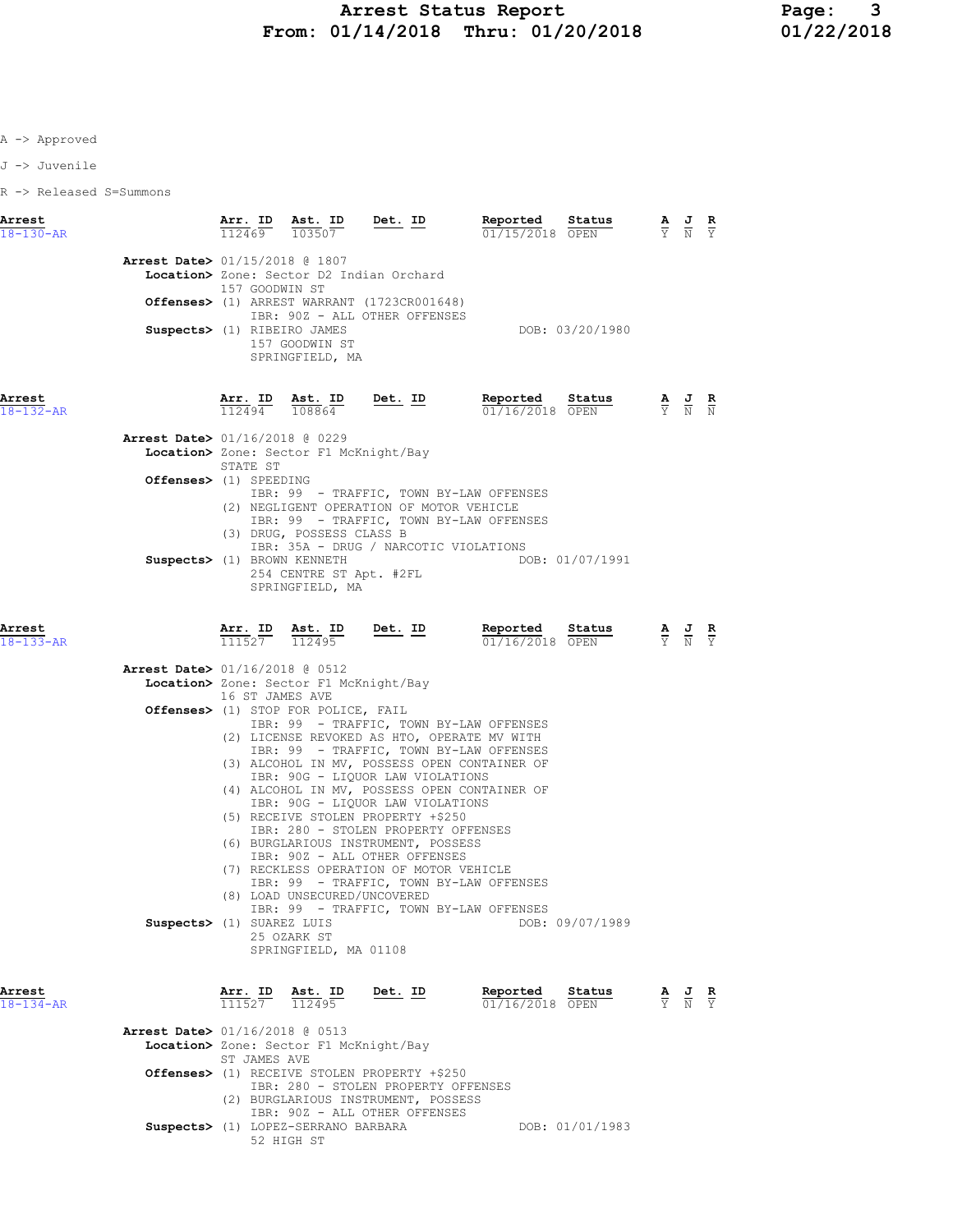J -> Juvenile

R -> Released S=Summons

SPRINGFIELD, MA 01105

| Arrest<br>$18 - 135 - AR$ |                                          |                                | $\frac{\text{Arr.}}{1005}$ ID Ast. ID Det. ID                                |                                                                                         | Reported<br><b>Status</b> $\overline{A}$ <b>J R</b><br>OPEN $\overline{Y}$ <b>N</b> $\overline{Y}$<br>01/16/2018 OPEN |                                                                                                 |                                                                                                 |  |
|---------------------------|------------------------------------------|--------------------------------|------------------------------------------------------------------------------|-----------------------------------------------------------------------------------------|-----------------------------------------------------------------------------------------------------------------------|-------------------------------------------------------------------------------------------------|-------------------------------------------------------------------------------------------------|--|
|                           | Arrest Date> 01/16/2018 @ 1326           | 18 SAAB CT                     |                                                                              | Location> Zone: Sector B1 Liberty Heights                                               |                                                                                                                       |                                                                                                 |                                                                                                 |  |
|                           |                                          |                                | Offenses> (1) DEFAULT WARRANT                                                |                                                                                         |                                                                                                                       |                                                                                                 |                                                                                                 |  |
|                           |                                          |                                | (2) ARREST WARRANT                                                           | IBR: 90Z - ALL OTHER OFFENSES                                                           |                                                                                                                       |                                                                                                 |                                                                                                 |  |
|                           |                                          | UNKNOWN                        | Suspects> (1) MOHOWN TYRELL JAMAR<br>UNKNOWN, UK                             | IBR: 90Z - ALL OTHER OFFENSES                                                           | DOB: 05/06/1977                                                                                                       |                                                                                                 |                                                                                                 |  |
| Arrest<br>18-136-AR       |                                          | $\frac{111531}{111531}$        | <u>Ast. ID</u><br>102694                                                     | Det. ID                                                                                 | Reported<br>Status<br>01/16/2018 OPEN                                                                                 | $\frac{\mathbf{A}}{\mathbf{Y}}$ $\frac{\mathbf{J}}{\mathbf{N}}$ $\frac{\mathbf{R}}{\mathbf{Y}}$ |                                                                                                 |  |
|                           | Arrest Date> 01/16/2018 @ 1645           |                                |                                                                              |                                                                                         |                                                                                                                       |                                                                                                 |                                                                                                 |  |
|                           |                                          |                                | Location> Zone: Sector H1 Forest Park<br>15 CRYSTAL AVE Apt. #1R             |                                                                                         |                                                                                                                       |                                                                                                 |                                                                                                 |  |
|                           |                                          |                                | Offenses> (1) DEFAULT WARRANT                                                |                                                                                         |                                                                                                                       |                                                                                                 |                                                                                                 |  |
|                           |                                          |                                | Suspects> (1) RODRIGUEZ LUIS ANTONIO                                         | IBR: 90Z - ALL OTHER OFFENSES                                                           | DOB: 04/23/1973                                                                                                       |                                                                                                 |                                                                                                 |  |
|                           |                                          |                                | 15 CRYSTAL AVE<br>SPRINGFIELD, MA                                            |                                                                                         |                                                                                                                       |                                                                                                 |                                                                                                 |  |
| Arrest<br>18-137-AR       |                                          |                                | $\frac{\texttt{Arr.}}{103511}$ $\frac{\texttt{ Ast.}}{H544}$ ID Det. ID      |                                                                                         | Reported<br>Status<br>$01/16/2018$ OPEN                                                                               |                                                                                                 | $\frac{\mathbf{A}}{\mathbf{Y}}$ $\frac{\mathbf{J}}{\mathbf{N}}$ $\frac{\mathbf{R}}{\mathbf{N}}$ |  |
|                           | Arrest Date> 01/16/2018 @ 1730           |                                |                                                                              |                                                                                         |                                                                                                                       |                                                                                                 |                                                                                                 |  |
|                           |                                          |                                |                                                                              | Location> Zone: Sector A N. End/Memorial                                                |                                                                                                                       |                                                                                                 |                                                                                                 |  |
|                           |                                          | 2392 MAIN ST                   |                                                                              | MCDONALDS RESTAURANT (NORTH END)                                                        |                                                                                                                       |                                                                                                 |                                                                                                 |  |
|                           |                                          |                                |                                                                              | Offenses> (1) DRUG, POSSESS TO DISTRIB CLASS E<br>IBR: 35A - DRUG / NARCOTIC VIOLATIONS |                                                                                                                       |                                                                                                 |                                                                                                 |  |
|                           |                                          |                                | Suspects> (1) COLSON CHARLES<br>355 N LOOMIS ST<br>SOUTHWICK, UK             |                                                                                         | DOB: 12/27/1979                                                                                                       |                                                                                                 |                                                                                                 |  |
| Arrest<br>18-138-AR       |                                          |                                | $\frac{\texttt{Arr. ID}}{108863}$ $\frac{\texttt{ Ast. ID}}{106661}$ Det. ID |                                                                                         | Reported<br>Status<br>01/16/2018 OPEN                                                                                 |                                                                                                 | $\frac{\mathbf{A}}{\mathbf{Y}}$ $\frac{\mathbf{J}}{\mathbf{N}}$ $\frac{\mathbf{R}}{\mathbf{Y}}$ |  |
|                           | Arrest Date> 01/16/2018 @ 1955           |                                |                                                                              |                                                                                         |                                                                                                                       |                                                                                                 |                                                                                                 |  |
|                           |                                          | MAIN ST                        |                                                                              | Location> Zone: Sector A N. End/Memorial                                                |                                                                                                                       |                                                                                                 |                                                                                                 |  |
|                           |                                          |                                |                                                                              | IBR: 902 - ALL OTHER OFFENSES                                                           | Offenses> (1) DEFAULT WARRANT DOCKET#1603CR000997 A&B, SHOPLIFT                                                       |                                                                                                 |                                                                                                 |  |
|                           | Suspects> (1) MORALES JUAN               |                                |                                                                              |                                                                                         | DOB: 01/05/1978                                                                                                       |                                                                                                 |                                                                                                 |  |
|                           |                                          |                                | 1149 ELM ST                                                                  | WEST SPRINGFIELD, MA 01089                                                              |                                                                                                                       |                                                                                                 |                                                                                                 |  |
| Arrest<br>18-140-AR       |                                          | $\frac{\texttt{Arr.}}{102691}$ | $\frac{\text{Ast.}}{101947}$                                                 | <u>Det. ID</u>                                                                          | Reported<br>Status<br>01/17/2018 OPEN                                                                                 |                                                                                                 | $\frac{\mathbf{A}}{\mathbf{Y}}$ $\frac{\mathbf{J}}{\mathbf{N}}$ $\frac{\mathbf{R}}{\mathbf{Y}}$ |  |
|                           | <b>Arrest Date&gt; 01/17/2018 @ 0045</b> | TRINITY                        |                                                                              | Location> Zone: Sector E1 Metro/South End                                               |                                                                                                                       |                                                                                                 |                                                                                                 |  |
|                           |                                          | 276 BRIDGE ST                  |                                                                              |                                                                                         | Offenses> (1) B&E For Misdemeanor (No theft, ex. Trespass, Domestic or squatter)                                      |                                                                                                 |                                                                                                 |  |
|                           |                                          |                                | Suspects> (1) MATTHEWS TODD RANDALL                                          | IBR: 90J - TRESPASS OF REAL PROPERTY                                                    | DOB: 04/16/1960                                                                                                       |                                                                                                 |                                                                                                 |  |
|                           |                                          |                                | 769 WORTHINGTON ST                                                           |                                                                                         |                                                                                                                       |                                                                                                 |                                                                                                 |  |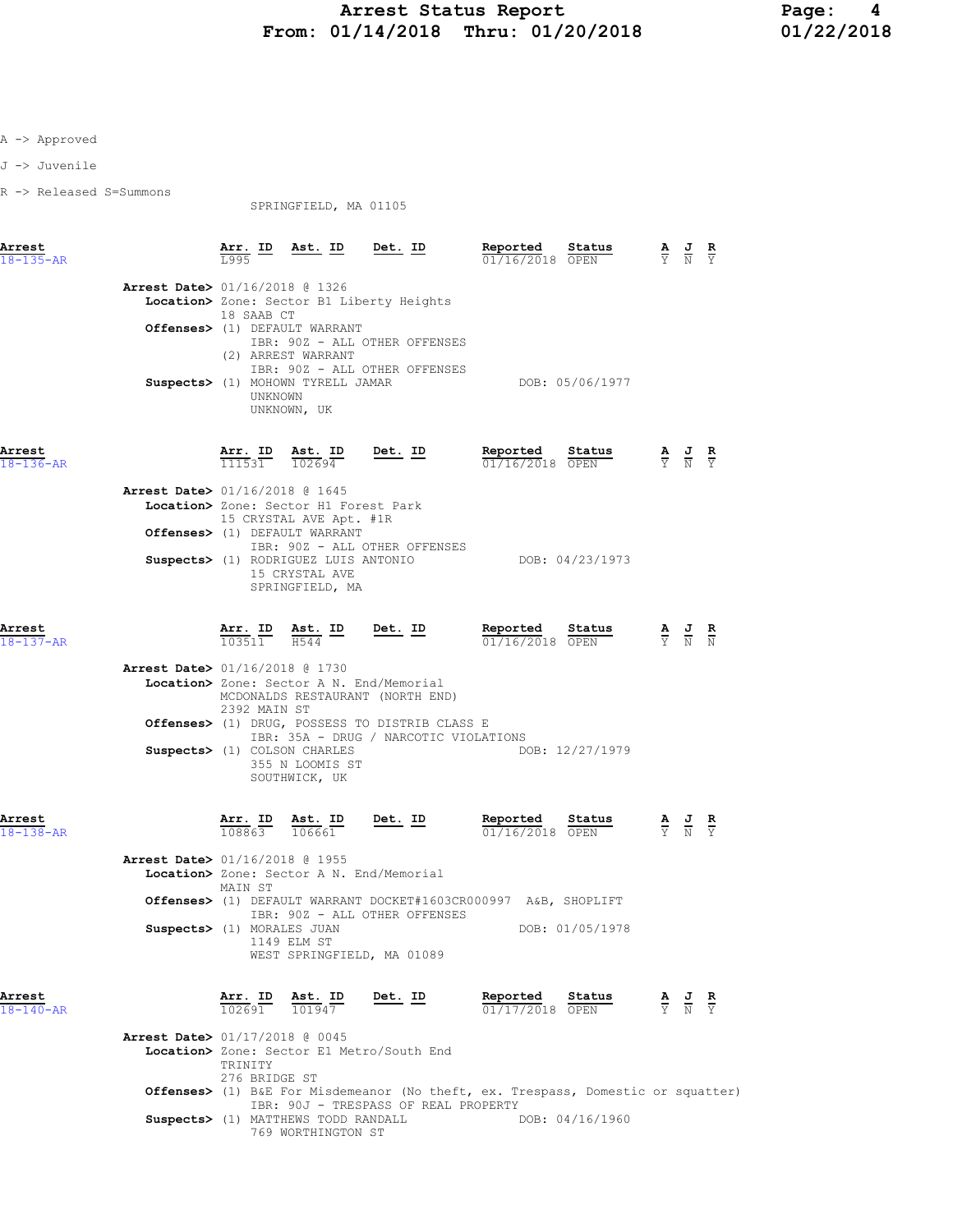J -> Juvenile

R -> Released S=Summons

SPRINGFIELD, MA 01105

| Arrest<br>$18 - 141 - AR$ | Ast. ID<br>Det. ID<br>Arr. ID<br>A931<br>D495                                | Reported<br>Status<br>01/17/2018 OPEN | A<br>$\overline{Y}$ $\overline{N}$ $\overline{Y}$ | J R |  |
|---------------------------|------------------------------------------------------------------------------|---------------------------------------|---------------------------------------------------|-----|--|
|                           | Arrest Date> 01/17/2018 @ 0928                                               |                                       |                                                   |     |  |
|                           | Location> Zone: Sector E2 Metro/6Corners<br>130 PEARL ST                     |                                       |                                                   |     |  |
|                           | Offenses> (1) SEX OFFENDER FAIL TO REGISTER<br>IBR: 90Z - ALL OTHER OFFENSES |                                       |                                                   |     |  |
|                           | Suspects> (1) CANDELARIO ANDRES JR<br>20 TREETOP AVE<br>SPRINGFIELD, UK      | DOB: 01/27/1977                       |                                                   |     |  |

Arrest Arr. ID Ast. ID Det. ID Reported Status A J R

| 18-143-AR |                                | 100135   | 106661                                                                                                                                                          | 01/17/2018 OPEN |                 | YNY |  |
|-----------|--------------------------------|----------|-----------------------------------------------------------------------------------------------------------------------------------------------------------------|-----------------|-----------------|-----|--|
|           | Arrest Date> 01/17/2018 @ 1645 |          |                                                                                                                                                                 |                 |                 |     |  |
|           |                                | GROVE ST | Location> Zone: Sector A N. End/Memorial                                                                                                                        |                 |                 |     |  |
|           |                                |          | Offenses> (1) VIOL. OF CITY ORD. - Loitering<br>IBR: 90Z - ALL OTHER OFFENSES<br>(2) DRUG, POSSESS CLASS A, SUBSQ.OFF.<br>IBR: 35A - DRUG / NARCOTIC VIOLATIONS |                 |                 |     |  |
|           | Suspects> (1) TORRES JESUS     | HOMELESS | SPRINGFIELD, MA                                                                                                                                                 |                 | DOB: 09/10/1974 |     |  |

Arrest Arr. ID Ast. ID Det. ID Reported Status A J R 18-144-AR 109788 101942 01/17/2018 OPEN Y N Y Arrest Date> 01/17/2018 @ 1736 Location> Zone: Sector E2 Metro/6Corners MAPLE ST Offenses> (1) DISORDERLY CONDUCT IBR: 90C - DISORDERLY CONDUCT Suspects> (1) LITTLEJOHN VINCENT CONDUCT DOB: 02/24/1963 52 AVON PL SPRINGFIELD, MA Arrest Arr. ID Ast. ID Det. ID Reported Status A J R 18-145-AR 101948 101951 01/17/2018 OPEN Y N N Arrest Date> 01/17/2018 @ 1825 Location> Zone: Sector E1 Metro/South End 700 MAIN ST Offenses> (1) ARREST WARRANT IBR: 90Z - ALL OTHER OFFENSES

| IBR: 90Z - ALL OTHER OFFENSES   |                 |
|---------------------------------|-----------------|
| Suspects> (1) ESPINO ANGEL LUIS | DOB: 05/06/1956 |
| 64 MYRTLE ST Apt. #206          |                 |
| SPRINGFIELD, MA                 |                 |
|                                 |                 |

| Arrest<br>$18 - 148 - AR$      | M467 | Arr. ID Ast. ID<br>B497      | Det. ID                                   | Reported<br>01/18/2018 OPEN                                        | Status          | $\mathbf{A}$ | 프<br>$\overline{Y}$ $\overline{N}$ $\overline{Y}$ | R |
|--------------------------------|------|------------------------------|-------------------------------------------|--------------------------------------------------------------------|-----------------|--------------|---------------------------------------------------|---|
| Arrest Date> 01/18/2018 @ 0524 |      |                              |                                           |                                                                    |                 |              |                                                   |   |
|                                |      |                              | Location> Zone: Sector H3 Forest Park/EFP |                                                                    |                 |              |                                                   |   |
|                                |      | 31 ASHMONT ST Apt. #2ND      |                                           |                                                                    |                 |              |                                                   |   |
|                                |      |                              |                                           | Offenses> (1) DEFAULT WARRANT #1779CR00219 FIREARM USE IN A FELONY |                 |              |                                                   |   |
|                                |      |                              | IBR: 90Z - ALL OTHER OFFENSES             |                                                                    |                 |              |                                                   |   |
|                                |      | Suspects> (1) MEDINA WILBERT |                                           |                                                                    | DOB: 11/23/1972 |              |                                                   |   |
|                                |      | 31 ASHMONT ST Apt. #2NFL     |                                           |                                                                    |                 |              |                                                   |   |

SPRINGFIELD, MA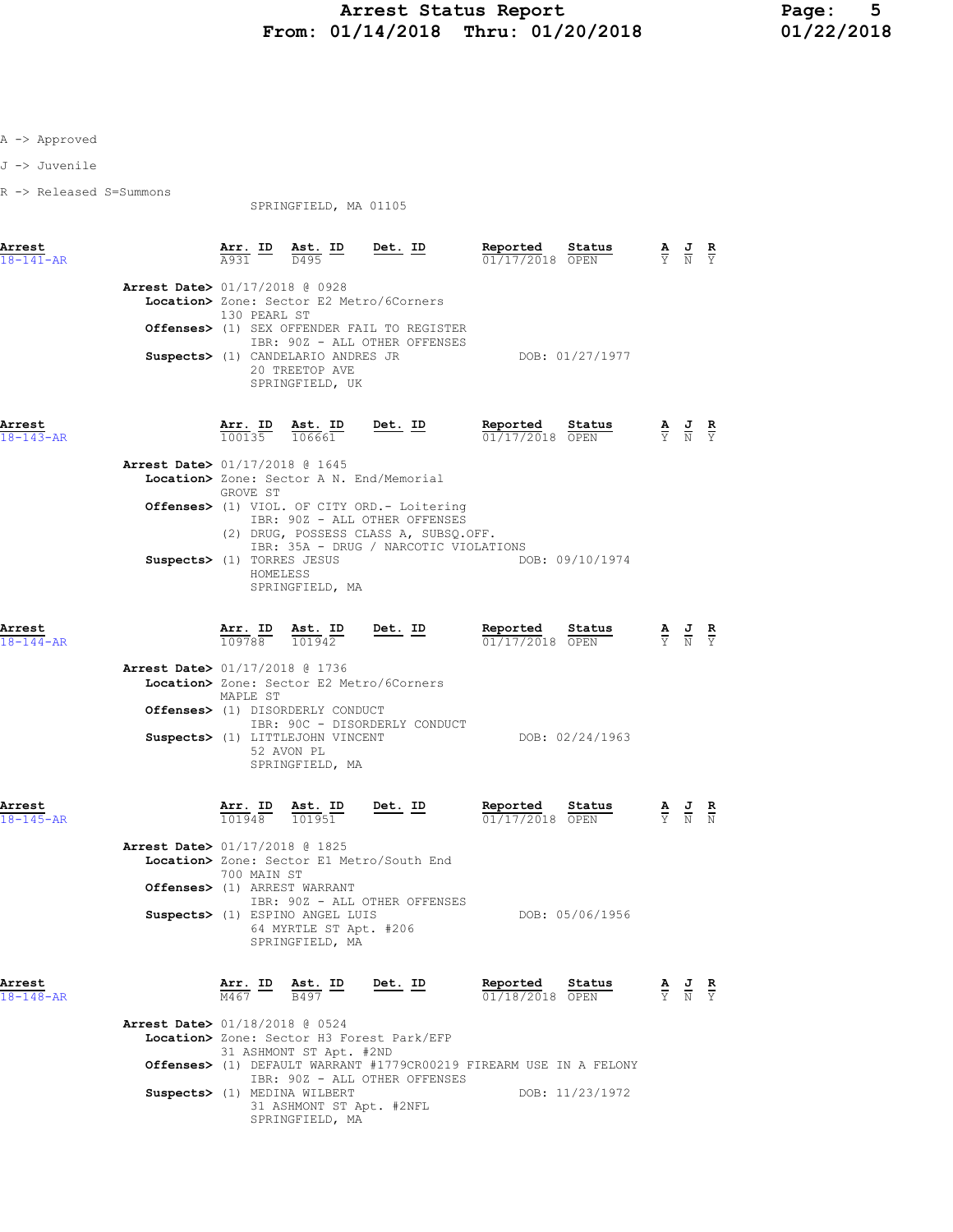J -> Juvenile

R -> Released S=Summons

| Arrest<br>$18 - 149 - AR$                |                            | $\frac{\texttt{Arr.}}{\texttt{M467}}$ ID $\frac{\texttt{Ast.}}{\texttt{B497}}$ ID Det. ID                                                                                                                                                                                                                                  |         | Reported<br>01/18/2018 OPEN                                                                                                                                                                 | Status          |                                                                                                 |                                                                                                 |  |
|------------------------------------------|----------------------------|----------------------------------------------------------------------------------------------------------------------------------------------------------------------------------------------------------------------------------------------------------------------------------------------------------------------------|---------|---------------------------------------------------------------------------------------------------------------------------------------------------------------------------------------------|-----------------|-------------------------------------------------------------------------------------------------|-------------------------------------------------------------------------------------------------|--|
| <b>Arrest Date&gt; 01/18/2018 @ 0643</b> | INSIDE<br>257 WILBRAHAM RD | Location> Zone: Sector F2 Old&Upper Hill                                                                                                                                                                                                                                                                                   |         |                                                                                                                                                                                             |                 |                                                                                                 |                                                                                                 |  |
|                                          |                            | IBR: 90Z - ALL OTHER OFFENSES<br>IBR: 90Z - ALL OTHER OFFENSES<br>IBR: 90Z - ALL OTHER OFFENSES                                                                                                                                                                                                                            |         | Offenses> (1) DEFAULT WARRANT 1723CR005330 B&E DAYTIME FOR FELONY<br>(2) DEFAULT WARRANT 1623CR004273 RECEIVE STOLEN PROPERTY +250<br>(3) DEFAULT WARRANT #1623CR006128 LARCENY FROM PERSON |                 |                                                                                                 |                                                                                                 |  |
|                                          |                            | 257 WILBRAHAM RD Apt. #1ST<br>SPRINGFIELD, MA 01109                                                                                                                                                                                                                                                                        |         | Suspects> (1) HAINES-GLADDEN SHYKAWN KYON DOB: 01/08/1997                                                                                                                                   |                 |                                                                                                 |                                                                                                 |  |
| Arrest<br>$18 - 150 - AR$                |                            | $\frac{\texttt{Arr.}}{\texttt{B218}}$ ID $\frac{\texttt{ Ast.}}{\texttt{B497}}$ ID Det. ID                                                                                                                                                                                                                                 |         | Reported<br>$\overline{01/18/2018}$ OPEN                                                                                                                                                    | Status          |                                                                                                 | $\frac{\mathbf{A}}{\mathbf{Y}}$ $\frac{\mathbf{J}}{\mathbf{N}}$ $\frac{\mathbf{R}}{\mathbf{Y}}$ |  |
| Arrest Date> 01/18/2018 @ 0730           | INSIDE                     | Location> Zone: Sector E2 Metro/6Corners<br>41 SPRING ST Apt. #9                                                                                                                                                                                                                                                           |         |                                                                                                                                                                                             |                 |                                                                                                 |                                                                                                 |  |
|                                          |                            | Offenses> (1) SEX OFFENDER FAIL TO REGISTER<br>IBR: 90Z - ALL OTHER OFFENSES<br>Suspects> (1) MATOS CARLOS JUAN<br>41 SPRING ST Apt. #9<br>SPRINGFIELD, MA                                                                                                                                                                 |         |                                                                                                                                                                                             | DOB: 04/11/1950 |                                                                                                 |                                                                                                 |  |
| Arrest<br>$18 - 151 - AR$                |                            |                                                                                                                                                                                                                                                                                                                            |         | <b>Arr. ID</b> Ast. ID Det. ID Reported<br>$\frac{1}{2149}$ $\frac{1}{2756}$ $\frac{1}{2756}$ $\frac{1}{2149}$ $\frac{1}{214872018}$<br>$01/18/2018$ OPEN                                   | Status          | $\frac{\mathbf{A}}{\mathbf{Y}}$ $\frac{\mathbf{J}}{\mathbf{N}}$ $\frac{\mathbf{R}}{\mathbf{N}}$ |                                                                                                 |  |
| Arrest Date> 01/18/2018 @ 1215           | 72 KING ST                 | Location> Zone: Sector F2 Old&Upper Hill                                                                                                                                                                                                                                                                                   |         |                                                                                                                                                                                             |                 |                                                                                                 |                                                                                                 |  |
|                                          |                            | Offenses> (1) UNLICENSED OPERATION OF MV<br>IBR: 99 - TRAFFIC, TOWN BY-LAW OFFENSES<br>(2) UNINSURED MOTOR VEHICLE<br>IBR: 99 - TRAFFIC, TOWN BY-LAW OFFENSES<br>(3) IDENTIFY SELF, MV OPERATOR REFUSE<br>IBR: 99 - TRAFFIC, TOWN BY-LAW OFFENSES<br>(4) INSPECTION/STICKER, NO<br>IBR: 99 - TRAFFIC, TOWN BY-LAW OFFENSES |         |                                                                                                                                                                                             |                 |                                                                                                 |                                                                                                 |  |
|                                          |                            | (5) REGISTRATION SUSPENDED, OP MV WITH<br>IBR: 99 - TRAFFIC, TOWN BY-LAW OFFENSES<br>(6) NUMBER PLATE VIOLATION TO CONCEAL ID<br>IBR: 99 - TRAFFIC, TOWN BY-LAW OFFENSES<br>(7) A&B ON POLICE OFFICER<br>IBR: 13B - SIMPLE ASSAULT<br>(8) RESIST ARREST                                                                    |         |                                                                                                                                                                                             |                 |                                                                                                 |                                                                                                 |  |
|                                          |                            | IBR: 13B - SIMPLE ASSAULT<br>Suspects> (1) APONTE CARLA MICHELLE<br>68 KING ST Apt. #2<br>SPRINGFIELD, MA                                                                                                                                                                                                                  |         |                                                                                                                                                                                             | DOB: 12/26/1982 |                                                                                                 |                                                                                                 |  |
| Arrest<br>$18 - 152 - AR$                | Arr. ID<br>A141            | Ast. ID<br><b>E144</b>                                                                                                                                                                                                                                                                                                     | Det. ID | Reported<br>01/18/2018 OPEN                                                                                                                                                                 | Status          |                                                                                                 | $\frac{\mathbf{A}}{\mathbf{Y}}$ $\frac{\mathbf{J}}{\mathbf{N}}$ $\frac{\mathbf{R}}{\mathbf{Y}}$ |  |
| Arrest Date> 01/18/2018 @ 1255           | HICKORY ST                 | Location> Zone: Sector E2 Metro/6Corners                                                                                                                                                                                                                                                                                   |         |                                                                                                                                                                                             |                 |                                                                                                 |                                                                                                 |  |
|                                          |                            | IBR: 90Z - ALL OTHER OFFENSES                                                                                                                                                                                                                                                                                              |         | Offenses> (1) EASTERN HAMPSHIRE ARREST WARRANT#1898CR000063 B&E NIGHTIME FOR                                                                                                                |                 |                                                                                                 |                                                                                                 |  |
|                                          |                            | Suspects> (1) ALICEA MIGUEL ANGEL<br>82 LEBANON ST Apt. #1ST                                                                                                                                                                                                                                                               |         |                                                                                                                                                                                             | DOB: 03/17/1974 |                                                                                                 |                                                                                                 |  |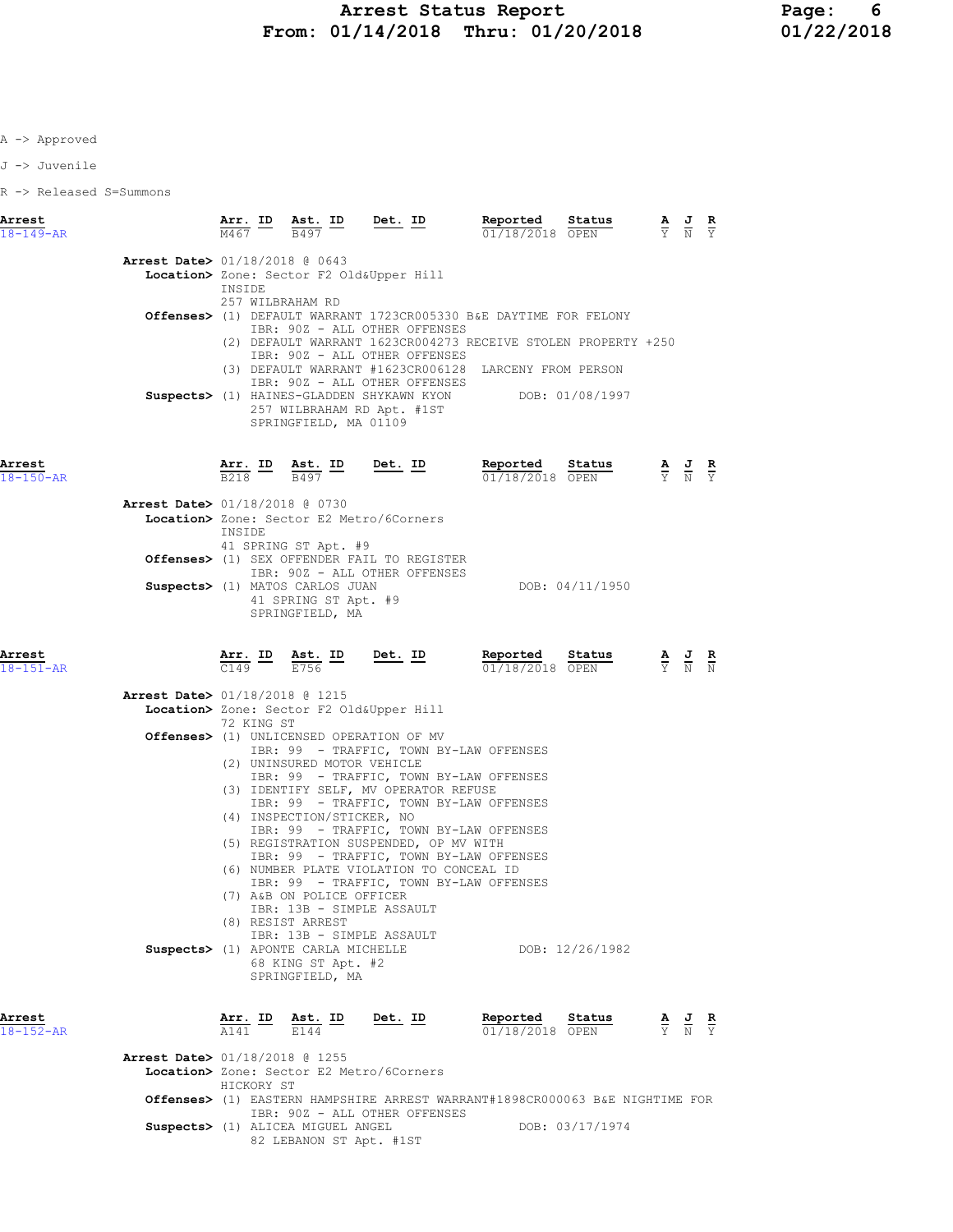J -> Juvenile

R -> Released S=Summons

| SPRINGFIELD, MA |  |
|-----------------|--|
|-----------------|--|

| Arrest<br>$18 - 157 - AR$                                   |                                                           |                                                                                   | $\frac{\texttt{Arr. ID}}{101937}$ $\frac{\texttt{ Ast. ID}}{C802}$ $\frac{\texttt{Det. ID}}{C802}$                                                                                                                                                                                                                                                        | <b>Reported Status A J R</b> $\frac{1}{01/18/2018}$ OPEN $\frac{1}{Y}$ N N |                                                                                                 |  |
|-------------------------------------------------------------|-----------------------------------------------------------|-----------------------------------------------------------------------------------|-----------------------------------------------------------------------------------------------------------------------------------------------------------------------------------------------------------------------------------------------------------------------------------------------------------------------------------------------------------|----------------------------------------------------------------------------|-------------------------------------------------------------------------------------------------|--|
| Arrest Date> 01/18/2018 @ 1751                              | 140 HIGH ST                                               | Suspects> (1) LEBRON LOUIS NICKY<br>44 MYRTLE ST Apt. #F42                        | Location> Zone: Sector E2 Metro/6Corners<br>BAYSTATE MEDICAL CENTER INTERNAL MEDICINE CLI<br>Offenses> (1) LICENSE SUSPENDED, OP MV WITH<br>IBR: 99 - TRAFFIC, TOWN BY-LAW OFFENSES<br>(2) RECEIVE STOLEN PROPERTY +\$250<br>IBR: 280 - STOLEN PROPERTY OFFENSES<br>(3) DRUG, POSSESS TO DISTRIB CLASS B, SUBSQ.<br>IBR: 35A - DRUG / NARCOTIC VIOLATIONS | DOB: 08/03/1987                                                            |                                                                                                 |  |
| Arrest<br>$18 - 158 - AR$<br>Arrest Date> 01/18/2018 @ 1759 |                                                           | SPRINGFIELD, MA                                                                   | $\frac{\texttt{Arr. ID}}{111525}$ $\frac{\texttt{ Ast. ID}}{106671}$ Det. ID<br>Location> Zone: Sector E1 Metro/South End                                                                                                                                                                                                                                 | Reported Status<br>01/18/2018 OPEN                                         | $\frac{\mathbf{A}}{\mathbf{Y}}$ $\frac{\mathbf{J}}{\mathbf{N}}$ $\frac{\mathbf{R}}{\mathbf{Y}}$ |  |
|                                                             | 186 STATE ST<br>Offenses> (1) ARREST WARRANT              | (2) DEFAULT WARRANT<br>(3) DEFAULT WARRANT<br>71 FLORIDA Apt. #8                  | IBR: 90Z - ALL OTHER OFFENSES<br>IBR: 90Z - ALL OTHER OFFENSES<br>IBR: 90Z - ALL OTHER OFFENSES<br>Suspects> (1) DEJESUS MATTHEW FRANKIE                                                                                                                                                                                                                  | DOB: 03/08/1977                                                            |                                                                                                 |  |
| Arrest<br>$18 - 162 - AR$                                   | $\overline{040936}$ $\overline{111533}$                   | SPRINGFIELD, MA 01107<br>Arr. ID Ast. ID                                          | $Det. ID$                                                                                                                                                                                                                                                                                                                                                 | Reported Status<br>01/19/2018 OPEN                                         | $\frac{\mathbf{A}}{\mathbf{Y}}$ $\frac{\mathbf{J}}{\mathbf{N}}$ $\frac{\mathbf{R}}{\mathbf{Y}}$ |  |
| <b>Arrest Date&gt; 01/19/2018 @ 0242</b>                    | ***UNKNOWN***<br>Suspects> (1) ZAMOT STEVEN               | Offenses> (1) MOTOR VEH, RECEIVE STOLEN<br>69 KENWOOD PARK                        | Location> Zone: Sector E2 Metro/6Corners<br>IBR: 280 - STOLEN PROPERTY OFFENSES<br>(2) LICENSE SUSPENDED, OP MV WITH<br>IBR: 99 - TRAFFIC, TOWN BY-LAW OFFENSES                                                                                                                                                                                           | DOB: 11/29/1991                                                            |                                                                                                 |  |
| Arrest<br>$18 - 163 - AR$<br>Arrest Date> 01/19/2018 @ 1207 |                                                           | SPRINGFIELD, MA 01104<br>$\frac{A11.1}{103493}$ $\frac{A31.1}{101938}$            | $\frac{\text{Arr. ID}}{103493}$ $\frac{\text{Ast. ID}}{101938}$ $\frac{\text{Det. ID}}{101938}$                                                                                                                                                                                                                                                           | Reported Status<br>01/19/2018 OPEN                                         | AJR<br>$\overline{Y}$ N $\overline{Y}$                                                          |  |
|                                                             | TACO BELL #1<br>2433 MAIN ST<br>Suspects> (1) ROSADO RENE | Offenses> (1) DRUG, POSSESS CLASS B<br>59 FEDERAL ST Apt. #3A<br>SPRINGFIELD, MA  | Location> Zone: Sector A N. End/Memorial<br>IBR: 35A - DRUG / NARCOTIC VIOLATIONS                                                                                                                                                                                                                                                                         | DOB: 08/06/1996                                                            |                                                                                                 |  |
| Arrest<br>$18 - 164 - AR$                                   | 103497                                                    | $\frac{\texttt{Arr.}}{103497}$ $\frac{\texttt{ Ast.}}{0149}$<br>$\overline{C149}$ | Det. ID                                                                                                                                                                                                                                                                                                                                                   | Reported Status<br>01/19/2018 OPEN                                         | $\frac{\mathbf{A}}{\mathbf{Y}}$ $\frac{\mathbf{J}}{\mathbf{N}}$ $\frac{\mathbf{R}}{\mathbf{N}}$ |  |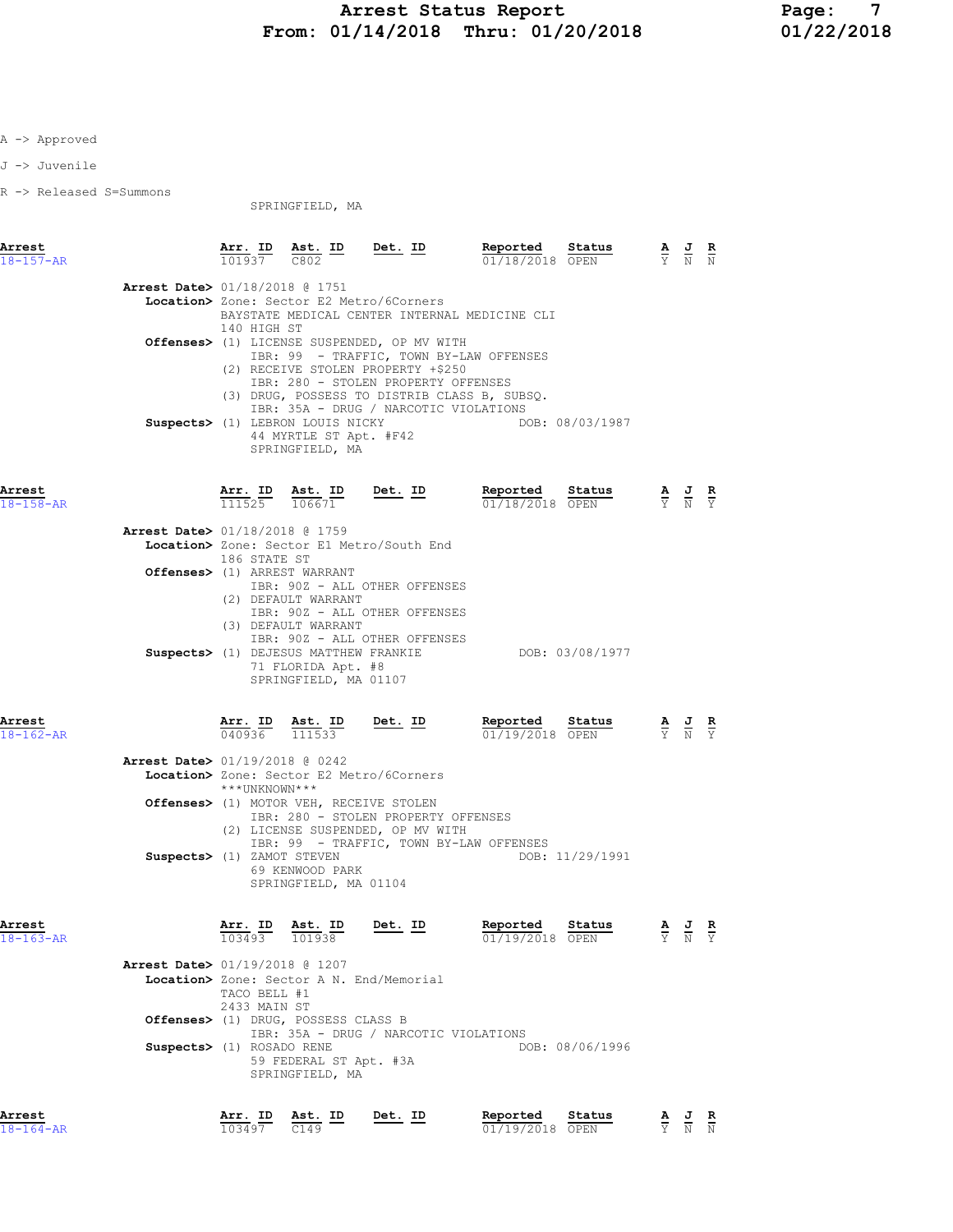| A -> Approved             |                                                              |                                       |                                                                                                                                             |                                                                                                                                                                                                               |                                                                                                                                                                                                                                     |                 |                                                                                                 |                                                                                                 |  |
|---------------------------|--------------------------------------------------------------|---------------------------------------|---------------------------------------------------------------------------------------------------------------------------------------------|---------------------------------------------------------------------------------------------------------------------------------------------------------------------------------------------------------------|-------------------------------------------------------------------------------------------------------------------------------------------------------------------------------------------------------------------------------------|-----------------|-------------------------------------------------------------------------------------------------|-------------------------------------------------------------------------------------------------|--|
| J -> Juvenile             |                                                              |                                       |                                                                                                                                             |                                                                                                                                                                                                               |                                                                                                                                                                                                                                     |                 |                                                                                                 |                                                                                                 |  |
| R -> Released S=Summons   |                                                              |                                       |                                                                                                                                             |                                                                                                                                                                                                               |                                                                                                                                                                                                                                     |                 |                                                                                                 |                                                                                                 |  |
|                           | Arrest Date> 01/19/2018 @ 1220<br>Suspects> (1) BROWN TAHARA | 69 CORTLAND ST                        | Location> Zone: Sector F1 McKnight/Bay<br>Offenses> (1) DEFAULT WARRANT<br>(2) DEFAULT WARRANT<br>42 BENTON ST Apt. #2ND<br>SPRINGFIELD, MA | IBR: 90Z - ALL OTHER OFFENSES<br>IBR: 90Z - ALL OTHER OFFENSES                                                                                                                                                |                                                                                                                                                                                                                                     | DOB: 01/10/1998 |                                                                                                 |                                                                                                 |  |
| Arrest<br>$18 - 166 - AR$ |                                                              |                                       |                                                                                                                                             |                                                                                                                                                                                                               | $\frac{\texttt{Arr. ID}}{101942} \quad \frac{\texttt{Ast. ID}}{C802} \qquad \frac{\texttt{Det. ID}}{\texttt{Det. ID}} \qquad \frac{\texttt{Reported}}{0171972018} \quad \frac{\texttt{Status}}{\texttt{OPEN}}$<br>$01/19/2018$ OPEN |                 | $\frac{\mathbf{A}}{\mathbf{Y}}$ $\frac{\mathbf{J}}{\mathbf{N}}$ $\frac{\mathbf{R}}{\mathbf{Y}}$ |                                                                                                 |  |
|                           | <b>Arrest Date&gt; 01/19/2018 @ 1815</b>                     | 71 JAMES ST                           | (2) UNINSURED MOTOR VEHICLE                                                                                                                 | Location> Zone: Sector E2 Metro/6Corners<br><b>Offenses&gt;</b> (1) LICENSE SUSPENDED/REVOKED, OP MV WITH<br>IBR: 99 - TRAFFIC, TOWN BY-LAW OFFENSES<br>IBR: 99 - TRAFFIC, TOWN BY-LAW OFFENSES               |                                                                                                                                                                                                                                     |                 |                                                                                                 |                                                                                                 |  |
|                           | Suspects> (1) RIVERA JUAN R                                  |                                       | (4) UNINSURED MOTOR VEHICLE<br>69 KNOX ST Apt. #1ST<br>SPRINGFIELD, MA                                                                      | (3) NUMBER PLATE VIOLATION TO CONCEAL ID<br>IBR: 99 - TRAFFIC, TOWN BY-LAW OFFENSES<br>IBR: 99 - TRAFFIC, TOWN BY-LAW OFFENSES<br>(5) ARREST WARRANT SPFLD DIST 1523CR005056<br>IBR: 90Z - ALL OTHER OFFENSES |                                                                                                                                                                                                                                     | DOB: 06/02/1970 |                                                                                                 |                                                                                                 |  |
| Arrest<br>$18 - 167 - AR$ |                                                              | $102691$ K180                         |                                                                                                                                             | $\frac{\text{Arr.}}{102691}$ $\frac{\text{Ast.}}{180}$ ID Det. ID                                                                                                                                             | Reported Status<br>01/19/2018 OPEN                                                                                                                                                                                                  |                 |                                                                                                 | $\frac{\mathbf{A}}{\mathbf{Y}}$ $\frac{\mathbf{J}}{\mathbf{N}}$ $\frac{\mathbf{R}}{\mathbf{N}}$ |  |
|                           | <b>Arrest Date&gt; 01/19/2018 @ 2007</b>                     |                                       |                                                                                                                                             | Location> Zone: Sector E2 Metro/6Corners                                                                                                                                                                      |                                                                                                                                                                                                                                     |                 |                                                                                                 |                                                                                                 |  |
|                           | Suspects> (1) AVILES JORGE                                   | RENEE CIR                             | 138 ROLLINS ST                                                                                                                              | Offenses> (1) MOTOR VEH, RECEIVE STOLEN<br>IBR: 280 - STOLEN PROPERTY OFFENSES<br>(2) UNLICENSED OPERATION OF MV<br>IBR: 99 - TRAFFIC, TOWN BY-LAW OFFENSES                                                   |                                                                                                                                                                                                                                     | DOB: 09/26/1999 |                                                                                                 |                                                                                                 |  |
|                           |                                                              |                                       | SPRINGFIELD, MA                                                                                                                             |                                                                                                                                                                                                               |                                                                                                                                                                                                                                     |                 |                                                                                                 |                                                                                                 |  |
| Arrest<br>$18 - 171 - AR$ |                                                              | 101951                                | Arr. ID Ast. ID<br>101948                                                                                                                   | <u>Det. ID</u>                                                                                                                                                                                                | Reported<br>01/20/2018 OPEN                                                                                                                                                                                                         | Status          |                                                                                                 | $\frac{\mathbf{A}}{\mathbf{Y}}$ $\frac{\mathbf{J}}{\mathbf{N}}$ $\frac{\mathbf{R}}{\mathbf{Y}}$ |  |
|                           | Arrest Date> 01/20/2018 @ 1610                               | 144 SPRING ST                         | Offenses> (1) INDECENT EXPOSURE                                                                                                             | Location> Zone: Sector E2 Metro/6Corners<br>IBR: 90C - DISORDERLY CONDUCT                                                                                                                                     |                                                                                                                                                                                                                                     |                 |                                                                                                 |                                                                                                 |  |
|                           |                                                              |                                       | Suspects> (1) BEAUREGARD ALAN<br>769 WORTHINGTON ST<br>SPRINGFIELD, MA                                                                      |                                                                                                                                                                                                               |                                                                                                                                                                                                                                     | DOB: 03/04/1972 |                                                                                                 |                                                                                                 |  |
| Arrest<br>$18 - 172 - AR$ | <b>Arrest Date&gt; 01/20/2018 @ 1630</b>                     | $\overline{109804}$ $\overline{H544}$ | Arr. ID Ast. ID                                                                                                                             | <u>Det. ID</u>                                                                                                                                                                                                | Reported<br>01/20/2018 OPEN                                                                                                                                                                                                         | Status          |                                                                                                 | $\frac{\mathbf{A}}{\mathbf{Y}}$ $\frac{\mathbf{J}}{\mathbf{N}}$ $\frac{\mathbf{R}}{\mathbf{Y}}$ |  |
|                           |                                                              | 35 MORGAN ST                          |                                                                                                                                             | Location> Zone: Sector A N. End/Memorial                                                                                                                                                                      |                                                                                                                                                                                                                                     |                 |                                                                                                 |                                                                                                 |  |

Offenses> (1) DRUG, POSSESS CLASS B